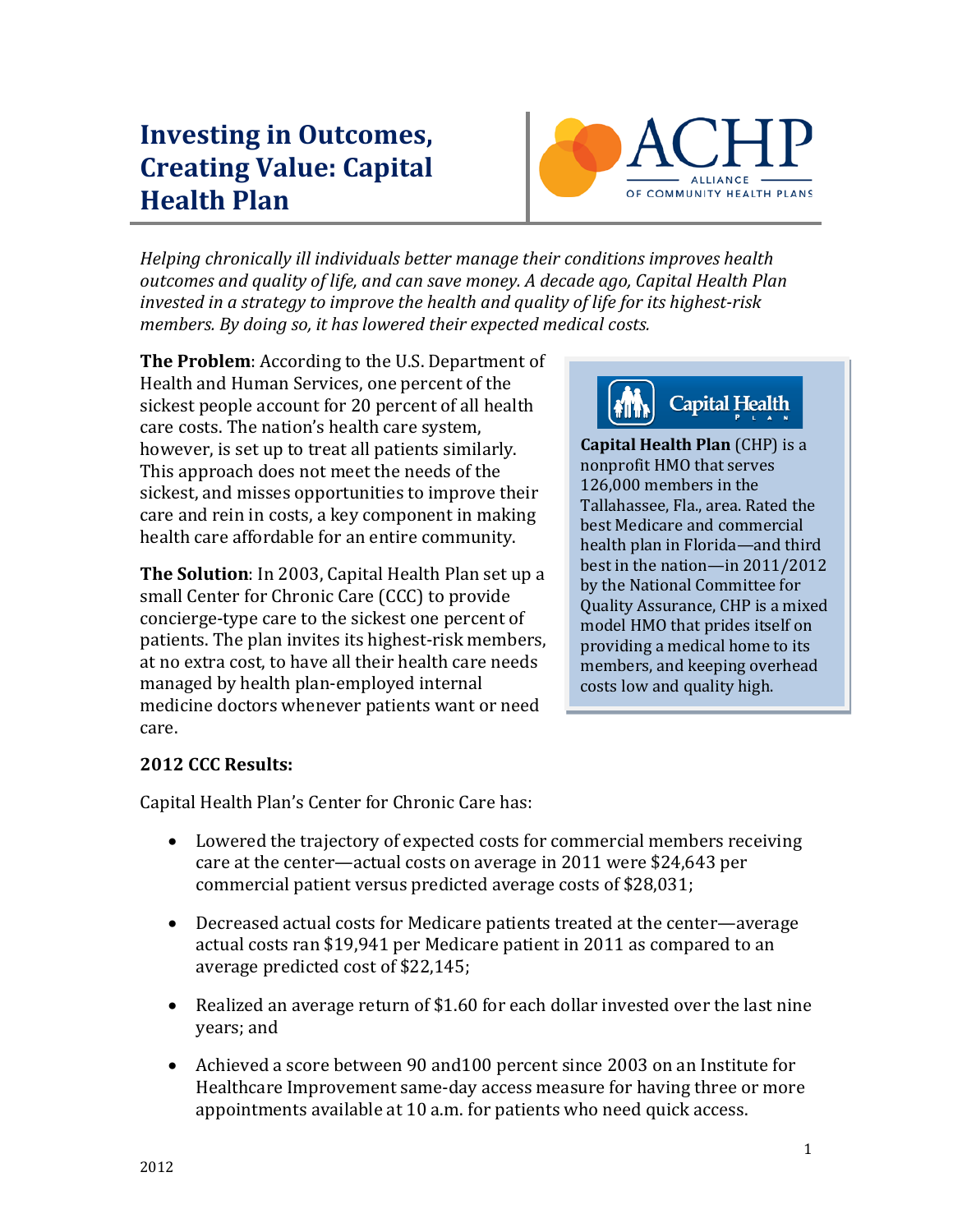#### **Meeting the Needs of the Costliest One-Percent of Members**

A decade ago, Capital Health Plan set out to improve the care and patient experience for some of its highest-risk members, those with complex chronic conditions. "The system of usual care was not set up to handle these patients' needs," says Nancy Van Vessem, M.D., Capital Health Plan's chief medical officer. This resulted in patients cycling in and out of the hospital for issues that, had they been managed differently, would not have resulted in hospitalization. Medically complex patients, Van Vessem says, need physicians who have the appropriate training and interest to balance the risks and benefits of therapies for multiple conditions. They must have the time to collect information from their patients and create an individualized plan of care. In most practice settings around the country, that does not happen.

Tallahassee retiree and Capital Health Plan member Merle Ladd remembers being invited in 2004 to receive his care at Capital Health Plan's Center for Chronic Care (CCC). "The whole idea was if you've got a lot of conditions, you can't talk about all your problems in 15 minutes," says Ladd, 70, a long-time Capital Health Plan member who suffers from diabetes and hypertension, among other conditions. "They were selecting a small group of patients with multiple problems who could benefit from extra care." Ladd accepted that invitation, and to this day remains satisfied with the program.

Because the center is set up to care for members with complex chronic conditions, Capital does not invite certain other high-cost patients – for example, accident victims or individuals with metastatic cancer – to participate. Center physicians also invite chronically ill members who are willing to partner in their care plans.

Ladd is a medically complex patient whose conditions can quickly worsen if he does not eat well, exercise or take his medicines as prescribed. Today, he feels better than he has in a long time, both physically and mentally. "It's done a lot for me," Ladd says. "I've gotten my self-pride back." Patients like Ladd with one or more chronic conditions are more likely to be hospitalized, depressed and incur higher medical costs than others. According to the U.S. Agency for Healthcare Research and Quality, one percent of the U.S. population accounted for 20 percent of total national health care costs in 2008. The average commercially insured patient seen at the center is expected to have costs running nearly \$30,000 annually.

While Capital Health Plan has made adjustments to the program along the way, the center continues today as it has from the start—inviting members identified with a high illness burden to receive concierge-like care without any additional costs to patients. If they accept, they can get same-day appointments with their doctor, lasting as long as a patient needs or wants. "They give you all morning or all afternoon, depending on what you need," says Ladd, who initially saw his doctor weekly, but now comes in every three months. "It is a program tailored to me, rather than the masses."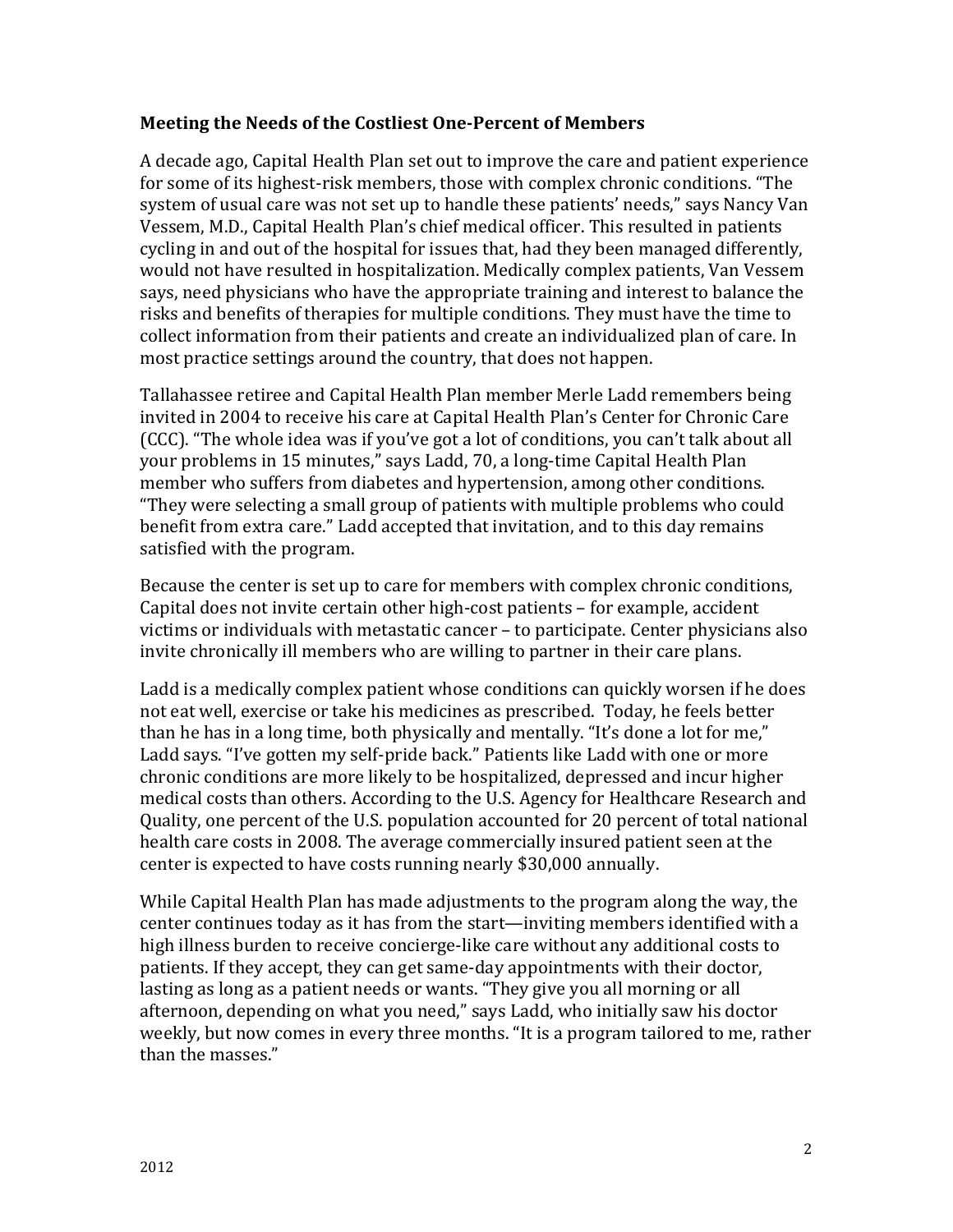A one-stop care shop, the center supports members in coping with the physical, social and emotional aspects of chronic illness in order to achieve improved outcomes. "It's a Marcus Welby on steroids practice," says Van Vessem, referring to the fictional television doctor who truly listened to, understood and partnered with his patients to create a care plan.

"It is not realistic to expect that this approach will magically make these patients healthy," says John Hogan, Capital's president and CEO. "They have multiple chronic illnesses that aren't going away. However, with better primary care physician oversight and self-management, the objective is to improve their sense of well-being and minimize the demand for rescue care, or use of the ER or hospital."

### **A High-Touch, Focused Approach**

Like other CCC patients, Ladd was invited to receive care at the center after an analysis of plan members' diagnosis data revealed that he was at particularly high risk. Of the plan's 126,000 members, Ladd's expected health care costs landed him among the plan's one percent highest-risk patients.

The center has several hallmark features, including a staff comprising internists employed by Capital. About 40 percent of Capital members see a physician employed by the health plans, while 60 percent see doctors who are in Capital's contracted network. Each CCC physician also gets a risk-adjusted patient panel. While a primary care doctor with average-risk patients typically is responsible for 2,000 patients, CCC internists each have about 300-325 patients on their panel. "This isn't an easy type of practice," notes Van Vessem. "It's demanding because every patient draws on the breadth of internal medicine. There is no easy patient."

Unlike some newly established medical homes that rely largely on advanced practice nurses, the CCC runs likes a traditional medical practice staffed by primary care physicians with one registered nurse for support. Capital's approach is one that other organizations establishing medical homes for chronically ill patients can emulate.

"I've given the physicians autonomy," says Van Vessem. "They know what the goals are." The CCC's goals include enhancing the health of its patients, improving continuity of care and reducing unnecessary rescue care by increasing intensive, evidence-based outpatient primary care. "It just makes clinical sense to have such complex patients seen and managed by physicians," says Van Vessem. "The administrative costs are truly no greater than the costs of any primary care practice."

To prevent physician burn-out, the plan is careful to invite only motivated members to join the practice. "A patient's commitment to change and work with their CCC physician is essential," says Hogan. Ladd is an excellent example of a motivated patient. In recent months, he began daily tracking of his diet, exercise habits, weight, blood sugar levels and blood pressure.